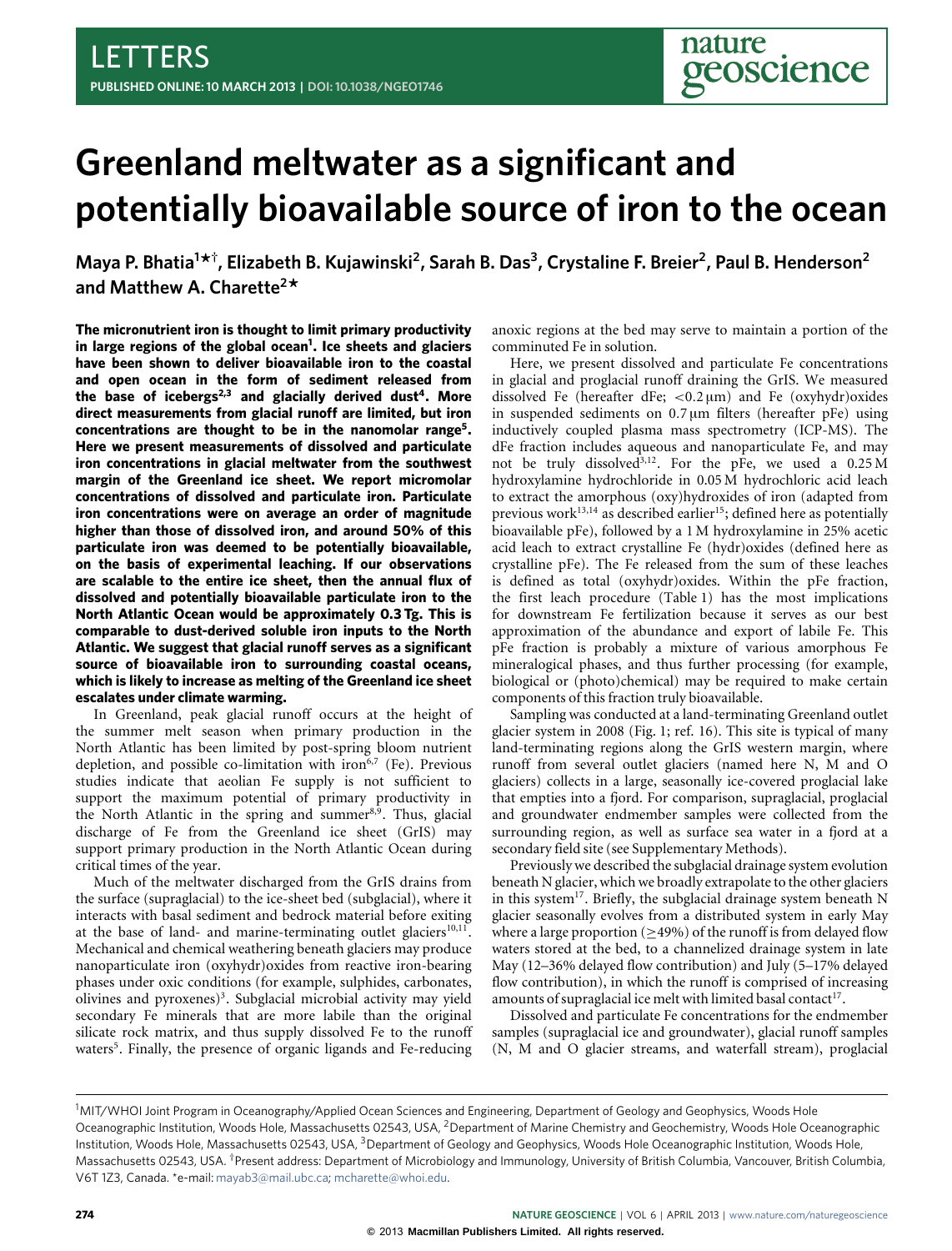| Sample type               | $n_{\rm d}$    | Dissolved Fe range (µM) | $n_{p}$      | Particulate Fe range (µM) |                             |                             |
|---------------------------|----------------|-------------------------|--------------|---------------------------|-----------------------------|-----------------------------|
|                           |                |                         |              | Total (oxyhydr) oxide Fe  | % PB                        | % crystalline               |
| <b>Endmember samples</b>  |                |                         |              |                           |                             |                             |
| Supraglacial ice          |                | 0.11                    |              | 27.6                      | 15.4                        | 84.6                        |
| Groundwater               | 6              | $0.29 - 431$            | $\circ$      |                           |                             |                             |
| <b>Runoff samples</b>     |                |                         |              |                           |                             |                             |
| N glacier runoff          | 13             | $2.20 - 9.31$           | 18           | 50.4-322                  | $35.9 - 75.3$ , mean = 49.9 | $20.7 - 64.1$ , mean = 50.1 |
| M glacier runoff          | $\overline{2}$ | $3.52 - 4.07$           |              | 25.5                      | 49.1                        | 50.1                        |
| O glacier runoff          |                | 9.95                    |              | 30.0                      | 46.1                        | 53.1                        |
| Waterfall stream          |                | 0.19                    | $\circ$      |                           |                             |                             |
| <b>Proglacial samples</b> |                |                         |              |                           |                             |                             |
| Proglacial lake           | $\overline{2}$ | $4.81 - 5.21$           |              | 278                       | 44.5                        | 55.5                        |
| Lake outflow              |                | 17.4                    |              | 45.4                      | 48.7                        | 51.3                        |
| <b>Fjord samples</b>      |                |                         |              |                           |                             |                             |
| Glacial runoff in fjord   | 2              | $2.34 - 2.86$           | $\mathbf{O}$ |                           |                             |                             |
| Fjord water               |                | 0.03                    |              | 0.13                      | 100                         | <b>BDL</b>                  |

<span id="page-1-0"></span>**Table 1** | **Ranges of dissolved (**<**0**.**2** µ**m) and particulate (**>**0**.**70** µ**m) Fe concentrations measured in samples from the GrIS margin.**

The range of percentage contributions from potentially bioavailable and crystalline fractions to the total (oxyhydr)oxide Fe is shown for all of the samples, and the average percentage of potentially bioavailable (PB) and crystalline contribution is also shown for the N glacier runoff. The fjord samples are from the secondary (northern) field site. The number of samples for each sample type (dissolved (d) and particulate (p)) is shown in the *n* column. Samples below our detection limit are indicated by BDL.



 $67°57'$ 

<span id="page-1-1"></span>**Figure 1** | **Map of primary sample locations on the southwestern margin of the GrIS (1:100, adapted from NunaGIS).** Approximate sample locations (black stars) are named in italicized text, and contour elevations are shown in metres. Average dissolved (d; <0.2 µm) and particulate (oxyhydr)oxide (p; >0.7 µm) Fe concentrations and errors (±) in measurements are reported in micromolar concentrations. The N glacier runoff values (\*) are discharge-weighted average concentrations. The dFe concentrations in samples along a transact (black dashed line) are plotted in the inset, with the DOC concentrations (previously reported in ref. [19\)](#page-3-17) measured in each sample also shown.

samples (proglacial lake and lake outflow) and fjord samples are shown in [Fig. 1](#page-1-1) and [Table 1,](#page-1-0) respectively. The seasonal dischargeweighted average dFe concentration for the N glacier runoff and the average dFe concentration from the adjacent, larger M

glacier were similar  $(3.7 \mu M$  and  $3.8 \mu M$ , respectively). This value is an order of magnitude higher than that previously reported for Greenland glacial discharge (dFe  $(<0.4 \,\mu m) = 54 \,\text{nM}$ ; ref. [5\)](#page-3-4), Antarctic basal ice (dFe  $(<0.2 \,\mu m) = 0.09-2.0 \,\text{nM}$ ; ref. [2\)](#page-3-1) and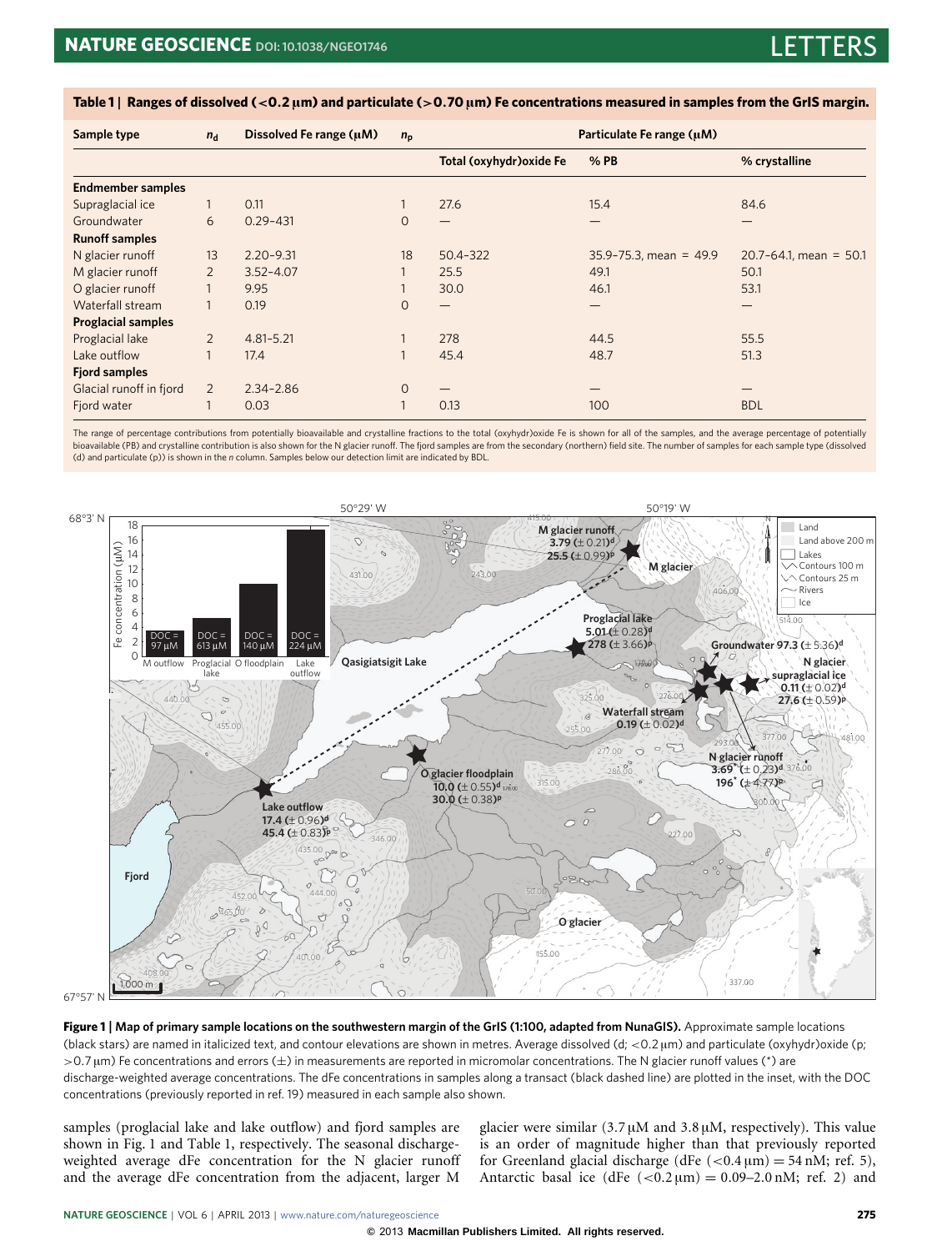

<span id="page-2-0"></span>**Figure 2** | **Time series at N glacier. a**, 24-h moving average discharge measured from 18 May to 16 July 2008, previously reported in ref. [17;](#page-3-16) the thin black line (days 140–153) indicates discontinuous discharge. **b**,**c**, Corresponding DOC concentrations ( $\mathbf{b}$ ) and dissolved Fe (dFe,  $<$  0.2  $\mu$ m) concentrations (**c**) measured in the N glacier runoff. **d**,**e**, Corresponding total suspended sediment (TSS;  $d$ ) and particulate Fe (pFe,  $>$  0.7  $\mu$ m) concentrations (**e**) in the N glacier runoff. Error bars for all of the N glacier runoff Fe measurements are smaller than the data points.

average Arctic river dFe concentrations (Ob and Yenisey rivers  $(dFe < 0.4 \,\text{\mu m})$ : 251–654 nM; ref. [18\)](#page-3-18).

The subglacially routed N and M glacial-runoff dFe concentrations were much higher than the dFe in the supraglacial ice  $(0.11 \,\mu M)$  and other supraglacially derived meltwater  $(0.19 \,\mu M;$ waterfall stream, see Supplementary Methods). This suggests that passage through the subglacial environment alters the dFe signature of glacial runoff relative to its origin as dilute ice melt. Furthermore, the higher-resolution time series at N glacier revealed seasonal variability, with the early season (May) runoff dFe concentrations  $(3.21-9.31 \,\mu M)$  being generally higher compared with the July runoff  $(2.20-4.26 \,\mu\text{M})$ . There are several potential controls on the dFe concentrations observed in the N glacier runoff. In our previous work at N glacier, we show that the subglacial drainage system probably accesses hypoxic or anoxic regions of the bed in the early season, particularly on the lowest discharge day<sup>[19](#page-3-17)</sup>; under such conditions,  $Fe^{2+}$  is thermodynamically stable and would be transported passively into the glacier runoff $20$ . Alternatively, one of the highest N glacier runoff dFe concentrations measured  $(7.06 \,\mu\text{M})$  may be a result of the extremely high dissolved organic carbon (DOC) concentrations observed in these waters (∼342 µM; [Fig. 2\)](#page-2-0), which can complex both ferrous (Fe<sup>2+</sup>) and ferric (Fe<sup>3+</sup>) iron in solution<sup>[21](#page-4-1)</sup>.

The pFe concentrations were higher for each sample type compared with the dFe concentrations [\(Fig. 1](#page-1-1) and [Table 1\)](#page-1-0). This leachable pFe fraction lends insight into the Fe content of the underlying bedrock and sediment from which the dFe load in the runoff is ultimately derived. In the N glacier runoff, the pFe concentrations in July may be entirely a function of the total suspended sediment (TSS) concentrations (model II geometric mean regression,  $r^2 = 0.86$ ). However, in late May, when the highest pFe concentrations were observed, only the potentially bioavailable pFe fraction was well correlated with TSS  $(r^2 = 0.69)$ , indicating that other hydrological or chemical controls on the Fe concentrations are also present. The pFe in the supraglacial ice endmember was primarily comprised of crystalline (non-labile) Fe (85%), compelling evidence that the potentially bioavailable pFe fraction (on average 50%) in the N glacier runoff results from physical, chemical and/or biological processes<sup>[3,](#page-3-2)[21](#page-4-1)</sup> occurring in the subglacial environment.

On the basis of results from samples collected in May, we propose that proglacial processing may add dissolved Fe to runoff originally exported at the glacier snout. In particular, processes in the proglacial lake (see Methods) increase dFe, whereas pFe decreases along the lake length [\(Fig. 1\)](#page-1-1). This decoupling suggests that the lake dissolved and particulate Fe pools are controlled by separate mechanisms. The lake dFe concentration may be elevated in May  $(5.21 \mu M)$  because regions of the lake may be driven to anoxia beneath the seasonal ice cover, serving to maintain  $Fe^{2+}$ in solution. Furthermore, organic carbon concentrations were very high (∼614 µM) in the lake in May [\(Fig. 1\)](#page-1-1), and thus, Fe stabilization by organic ligands may also contribute to the high dFe  $concentrations<sup>21</sup>$  $concentrations<sup>21</sup>$  $concentrations<sup>21</sup>$ . Subsequently, the lower pFe concentrations in the lake outflow may be due to larger particles settling out along the length of the proglacial lake. The fact that the lake outflow has a similar ratio of potentially bioavailable pFe to crystalline pFe as the glacial samples suggests that the proglacial lake removes both labile Fe and crystalline Fe through aggregation and settling.

Although we lack a sample from the fjord at the end of this lake to investigate what portion of the Fe load ultimately is exported to the coastal ocean, samples collected from a fjord environment at a secondary site (albeit at a marine-terminating outlet glacier) are lower [\(Table 1\)](#page-1-0), suggesting that a significant fraction of both the dissolved and particulate pools may be removed in the near coastal ocean<sup>[22](#page-4-2)</sup>. In this way, glacial systems may be akin to river systems, where river Fe is generally depleted in estuaries before their entry into the marine environment through removal of the colloidal fraction by aggregation and deposition<sup>[22](#page-4-2)[,23](#page-4-3)</sup>. Although further transects from the ice-sheet terminus to the coastal ocean are needed to confirm this hypothesis, the dFe concentration (30 $\pm$ 20 nM) in the fjord water is similar to Arctic river (for example, Ob and Yenisey) estuary systems<sup>[18](#page-3-18)</sup> but is orders of magnitude higher than the average dFe concentration in the ocean (0.7 nM; ref. [24\)](#page-4-4). These observations hint that although a large proportion of the dissolved and particulate Fe load is removed, a comparatively significant fraction may still be exported to the coastal ocean.

Using the 2010 GrIS annual meltwater runoff<sup>[25](#page-4-5)</sup>, we estimate annual dFe and potentially bioavailable particulate Fe fluxes for the entire GrIS to be  $\sim$ 0.1 Tg yr<sup>-1</sup> and 2.6 Tg yr<sup>-1</sup>, respectively (see Methods for all calculations). In ref. [3,](#page-3-2) it was predicted that Fe in glacial meltwaters would probably be removed during estuarine transport, similar to riverine Fe. Assuming an estuarine removal factor of 90% (ref. [22\)](#page-4-2), our dFe ( $<$ 0.2 µm) flux equates to ∼0.01 Tg yr<sup>−</sup><sup>1</sup> . For comparison, this value is an order of magnitude higher than that previously estimated for the GrIS (using a different filter pore size, dFe (<0.4 µm) ~ 0.001 Tg yr<sup>-1</sup>; ref. [5\)](#page-3-4) yet only an order of magnitude lower than the estimated annual global riverine dFe flux (dFe  $(< 0.45 \,\mathrm{\upmu m}) 0.14 \,\mathrm{Tg} \,\mathrm{yr}^{-1}$ ; ref. [12\)](#page-3-11). The combined dFe and potentially bioavailable pFe flux, after estuarine removal, is  $0.3 \text{ Tg yr}^{-1}$ . This total annual labile Fe flux from the GrIS is of the same order of magnitude as the annual soluble dust-derived Fe flux to the North Atlantic (0.07-0.7 Tg yr<sup>-1</sup>; refs [26,](#page-4-6)[27\)](#page-4-7), which is generally believed to be the primary input of bioavailable Fe to this ocean<sup>[28](#page-4-8)</sup>.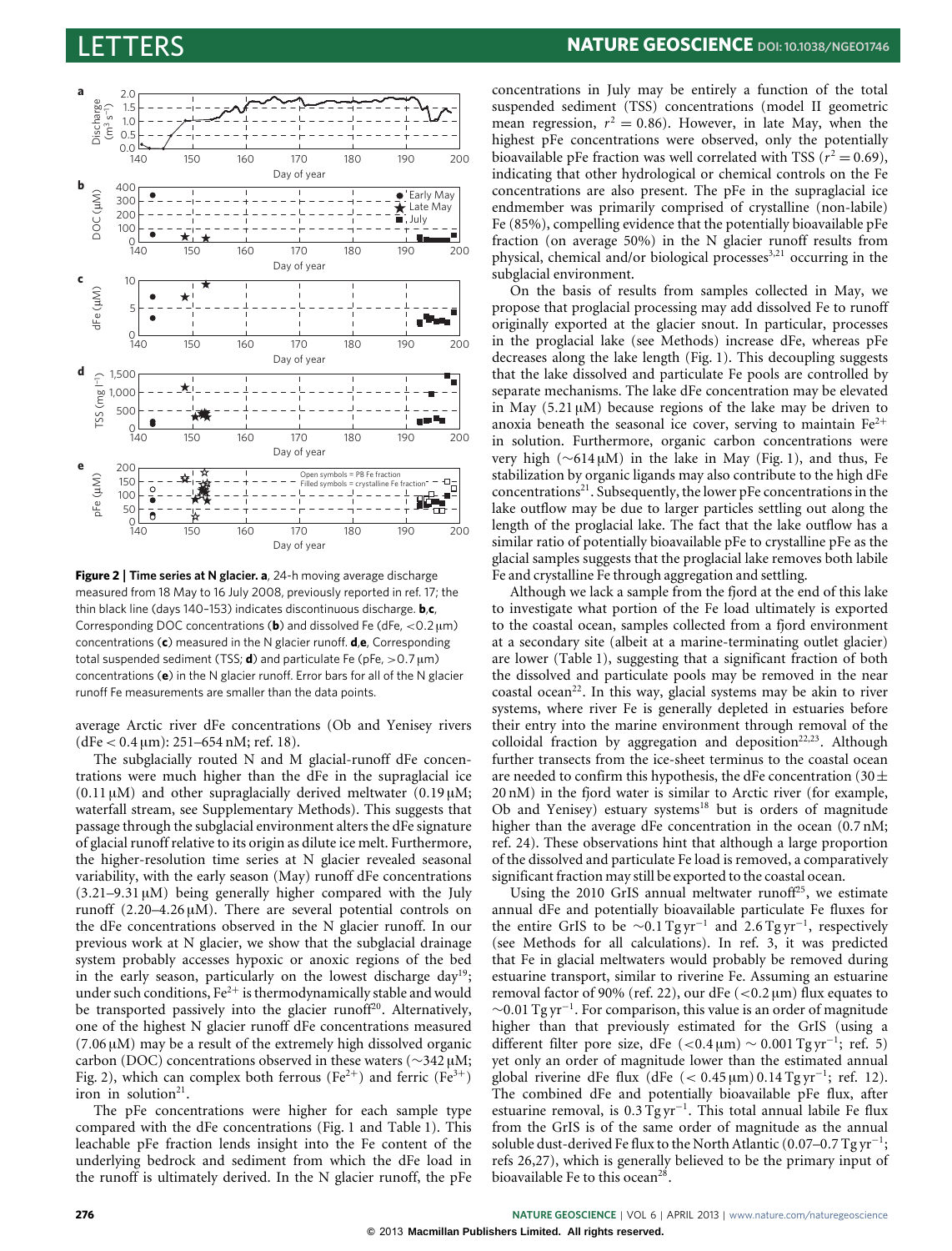# **NATURE GEOSCIENCE** DOI: 10.1038/NGE01746

Recently, it was reported<sup>[25](#page-4-5)</sup> that most (∼90%) of the freshwater flux from the GrIS is discharged into the North Atlantic Ocean, and that this flux has increased 38% from 1992 to 2010. Thus, the GrIS may be capable of providing a quantitatively significant portion of bioavailable Fe (and inorganic macronutrients)<sup>[19](#page-3-17)</sup> in a buoyant plume to the surrounding North Atlantic, capable of stimulating primary productivity. This could explain recent results<sup>[29](#page-4-9)</sup> showing a strong correlation between peak phytoplankton blooms off the coast of Greenland and GrIS runoff. Other factors such as buoyancy of the meltwater plume and further photochemical degradation and release of nanoparticulate Fe may allow the glacially derived Fe to remain within the euphotic zone of farther-afield marine waters. Icebergs may provide yet another source of glacially derived Fe to the North Atlantic, a mechanism shown to occur in the Southern Ocean<sup>[2](#page-3-1)</sup> but not yet investigated around Greenland. This may be another significant, and underrepresented input, as solid ice discharge accounts for ∼50% of the total GrIS freshwater flux at present<sup>[25](#page-4-5)</sup>. GrIS meltwater flux is increasing, and 2012 set new records for GrIS mass loss<sup>[30](#page-4-10)</sup>. Given that the Fe flux variability in this study was most sensitive to meltwater discharge, we would expect this glacial contribution of Fe to the North Atlantic Ocean to continue to increase under future warming scenarios.

### **Methods**

**Sample collection.** All plastic-ware used in Fe sample collection and analysis was cleaned as follows: MilliQ rinse followed by a 5-day soak in 0.1% citronox, 7× rinse with MilliQ, 5-day soak in 10% HCl, and a final 3× MilliQ rinse. Plastic-ware cleaning was done in a designated (class 100) trace-metal clean laboratory. Hereafter we refer to this procedure as trace-metal cleaned. All solvents used for cleaning and sample analysis were Optima trace-metal grade or better.

For the dissolved samples, glacial meltwater was collected directly from the streams/ponds using new trace-metal cleaned 60 ml plastic syringes and 0.2 µm Sterivex filters (Millipore). Filters were rinsed with a full syringe volume of sample before collection. Filtered samples were stored in trace-metal cleaned 20 ml low-density polyethylene bottles spiked with ∼40 µl of 8 N nitric acid at room temperature until analysis. Particulate samples were collected on pre-weighed, combusted 0.7 µm glass fibre filters (GF/Fs) using a combusted glass filtration apparatus.

**Leachable particulate Fe.** The concentrations of the Fe (oxyhydr)oxides in the suspended sediments on a weighed fraction of the GF/F (0.7 µm; particulate Fe) were determined using the selective dissolution protocol described previously<sup>[15](#page-3-14)</sup>. The only modification was that the leach and sediments were centrifuged post-leach in HDPE centrifuge tubes to ensure no sediment contamination during liquid sampling. This extraction has been shown to quantitatively extract ferrihydrite (≳45%) with minimal (≤ < 1%) dissolution of goethite and haematite<sup>[13](#page-3-12)</sup>. However, previously cited caveats<sup>[15](#page-3-14)</sup> regarding the difficulty in quantifying the specific Fe fractions dissolved by each leach are applicable here. Thus, the type of Fe extracted in different dissolution leaches is probably quite broad and the results are method-dependent. To constrain our results, we extracted Fe from a marine sediment reference standard (MESS-3, National Research Council of Canada) using the L3 and L4 leaches. Among four replicates, our total percentage of recovery for the MESS-3 standard ranged between 62 and 69% after the L4 leach; this provides context for the amount of total Fe recovered by our operationally defined Fe leaches from typical sediments. Aliquots of the L3 and L4 samples were diluted with 5% nitric acid (∼1:20–1:600) before analyses.

**ICP-MS analysis and blank corrections.** Dissolved and particulate Fe was measured using a Thermo-Electron Element 2 high-resolution single collector ICP-MS, run in medium-resolution mode for <sup>56</sup>Fe. Aliquots of the dissolved and particulate samples were diluted and spiked with an internal standard solution (5% nitric acid, 3 ppb  $^{115}$ In) to correct for instrument drift. Fe standards (also  $^{115}$ In spiked) were prepared from a stock solution created from a certified 1,000 ppm reference standard (Specpure, AlfaAeser).

Sample concentrations were corrected for possible contributions from materials and filters by measuring process blanks. For the dissolved samples, the average Fe concentration of four MilliQ-water samples (0.0207 µM) processed in the laboratory analogously to the field samples was subtracted from the final measured sample Fe concentrations. Three further blanks were processed in the laboratory by filtering MilliQ water with syringes and Sterivex filters, as done in the field. However, the Fe concentrations in these laboratory process blanks were extremely low, less than the mean  $HNO<sub>3</sub>$ –<sup>115</sup>In blank run on the ICP-MS. The relative standard deviation between our measured value of a certified

river water reference material (SLRS-5, NRC) over repeated measurements (1,961 ± 107 nmol kg<sup>-1</sup>) and the reported value (1,844 ± 90 nmol l<sup>-1</sup>) was 5.5%. This value was used with the standard deviation among the process blanks to determine the propagated error in each of our sample measurements. The average dFe error  $(\mu M)$  in the different samples [\(Fig. 1\)](#page-1-1), and in each of the N glacier runoff samples [\(Fig. 2\)](#page-2-0) is shown.

For the particulate samples, fractions of several pre-weighed, combusted GF/Fs prepared identically to those used for the samples were processed using the sequential L3 and L4 leaches. The average total GF/F L3/L4 leach blank (L3: 5.06 × 10<sup>-6</sup> g; L4: 1.31 × 10<sup>-5</sup> g) was then multiplied by the sample filter fraction and subtracted from the measured Fe concentration of the filter fraction for each leach. Generally, the GF/F leach blanks were low relative to the amount of Fe from the sample for both the L3 (average:  $0.81 \pm 1.28\%$  and range:  $0.06-7.85\%$  of the total (oxyhydr)oxide Fe) and L4 (average:  $1.7 \pm 1.95\%$  and range: 0.11–1.95% of the total (oxyhydr)oxide Fe). The only sample with a significant blank correction (41.2%) was from the fjord site. This value is not used in our flux calculations and therefore does not have an impact on the conclusions in this paper. The propagated error on our particulate measurements was done as above for the dissolved samples except that we used the relative standard deviation for each sample from the ICP-MS. The average total pFe error  $(\mu M)$  in the different samples [\(Fig. 1\)](#page-1-1), and in the L3 and L4 leaches in each of the N glacier runoff samples [\(Fig. 2\)](#page-2-0) is shown.

### Received 18 September 2012; accepted 30 January 2013; published online 10 March 2013; corrected after print 29 April 2013

### **References**

- <span id="page-3-0"></span>1. Moore, J. K., Doney, S. C., Glover, D. M. & Fung, I. Y. Iron cycling and nutrient-limitation patterns in surface waters of the World Ocean. *Deep Sea Res. II* **49,** 463–507 (2001).
- <span id="page-3-1"></span>2. Raiswell, R., Benning, L. G., Tranter, M. & Tulaczyk, S. Bioavailable iron in the Southern Ocean: The significance of the iceberg conveyor belt. *Geochem. Trans.* **9,** <http://dx.doi.org/10.1186/1467-4866-9-7> (2008).
- <span id="page-3-2"></span>3. Raiswell, R. *et al*. Contributions from glacially derived sediment to the global iron (oxyhydr)oxide cycle: Implications for iron delivery to the oceans. *Geochim. Cosmochim. Acta* **70,** 2765–2780 (2006).
- <span id="page-3-3"></span>4. Crusius, J. *et al*. Glacial flour dust storms in the Gulf of Alaska: Hydrologic and meteorological controls and their importance as a source of bioavailable iron. *Geophys. Res. Lett.* **38,** L06602 (2011).
- <span id="page-3-4"></span>5. Statham, P. J., Skidmore, M. & Tranter, M. Inputs of glacially derived dissolved and colloidal iron to the coastal ocean and implications for primary productivity. *Glob. Biogeochem. Cycles* **22,** GB3013 (2008).
- <span id="page-3-5"></span>6. Blain, S., Guieu, C., Claustre, H. & Leblanc, K. Availability of iron and major nutrients for phytoplankton in the northeast Atlantic Ocean. *Limnol. Oceanogr.* **49,** 2045–2104 (2004).
- <span id="page-3-6"></span>7. Mills, M. M., Ridame, C., Davey, M., La Roche, J. & Geider, R. J. Iron and phosphorus co-limit nitrogen fixation in the eastern tropical North Atlantic. *Nature* **429,** 292–294 (2004).
- <span id="page-3-7"></span>8. Moore, C. M. *et al*. Iron limits primary productivity during spring bloom development in the central North Atlantic. *Glob. Change Biol.* **12,** 626–634 (2006).
- <span id="page-3-8"></span>9. Nielsdottir, M. C., Moore, C. M., Sanders, R., Hinz, D. J. & Achterberg, E. P. Iron limitation of the postbloom phytoplankton communities in the Iceland Basin. *Glob. Biogeochem. Cycles* **23,** GB3001 (2009).
- <span id="page-3-9"></span>10. Bartholomew, I.*et al*. Seasonal evolution of subglacial drainage and acceleration in a Greenland outlet glacier. *Nature Geosci.* **3,** 408–411 (2010).
- <span id="page-3-10"></span>11. Das, S. B. *et al*. Fracture propagation to the base of the Greenland Ice Sheet during supraglacial lake drainage. *Science* **320,** 778–781 (2008).
- <span id="page-3-11"></span>12. Raiswell, R. & Canfield, D. E. The iron biogeochemical cycle past and present. *Geochem. Perspect.* **1,** 1–220 (2012).
- <span id="page-3-12"></span>13. Chao, T. T. & Zhou, L. Extraction techniques for selective dissolution of amorphous iron-oxides from soils and sediments. *Soil Sci. Soc. Am. J.* **47,** 225–232 (1983).
- <span id="page-3-13"></span>14. Hall, G. E. M., Vaive, J. E., Beer, R. & Hoashi, M. Selective leaches revisited, with emphasis on the amorphous Fe oxyhydroxide phase extraction. *J. Geochem. Explor.* **56,** 59–78 (1996).
- <span id="page-3-14"></span>15. Charette, M. A., Sholkovitz, E. R. & Hansel, C. M. Trace element cycling in a subterranean estuary: Part 1. Geochemistry of the permeable sediments. *Geochim. Cosmochim. Acta* **69,** 2095–2109 (2005).
- <span id="page-3-15"></span>16. Escher, A. *Geological Maps of Greenland 1:500,000* (Geological Survey of Denmark and Greenland (GEUS), 1971).
- <span id="page-3-16"></span>17. Bhatia, M. *et al*. Seasonal evolution of water contributions to discharge from a Greenland outlet glacier: Insight from a new isotope-mixing model. *J. Glaciol.* **57,** 929–941 (2011).
- <span id="page-3-18"></span>18. Dai, M. H. First data on trace metal level and behaviour in two major Arctic river-estuarine systems (Ob and Yenisey) and in the adjacent Kara Sea, Russia. *Earth Planet. Sci. Lett.* **131,** 127–141 (1995).
- <span id="page-3-17"></span>19. Bhatia, M., Das, S. B., Xu, X. L., Charette, M. & Kujawinski, E. B. Organic carbon export from the Greenland ice sheet. *Geochim. Cosmochim. Acta* [http://](http://dx.doi.org/10.1016/j.gca.2013.02.006) [dx.doi.org/10.1016/j.gca.2013.02.006](http://dx.doi.org/10.1016/j.gca.2013.02.006) (in the press, 2013).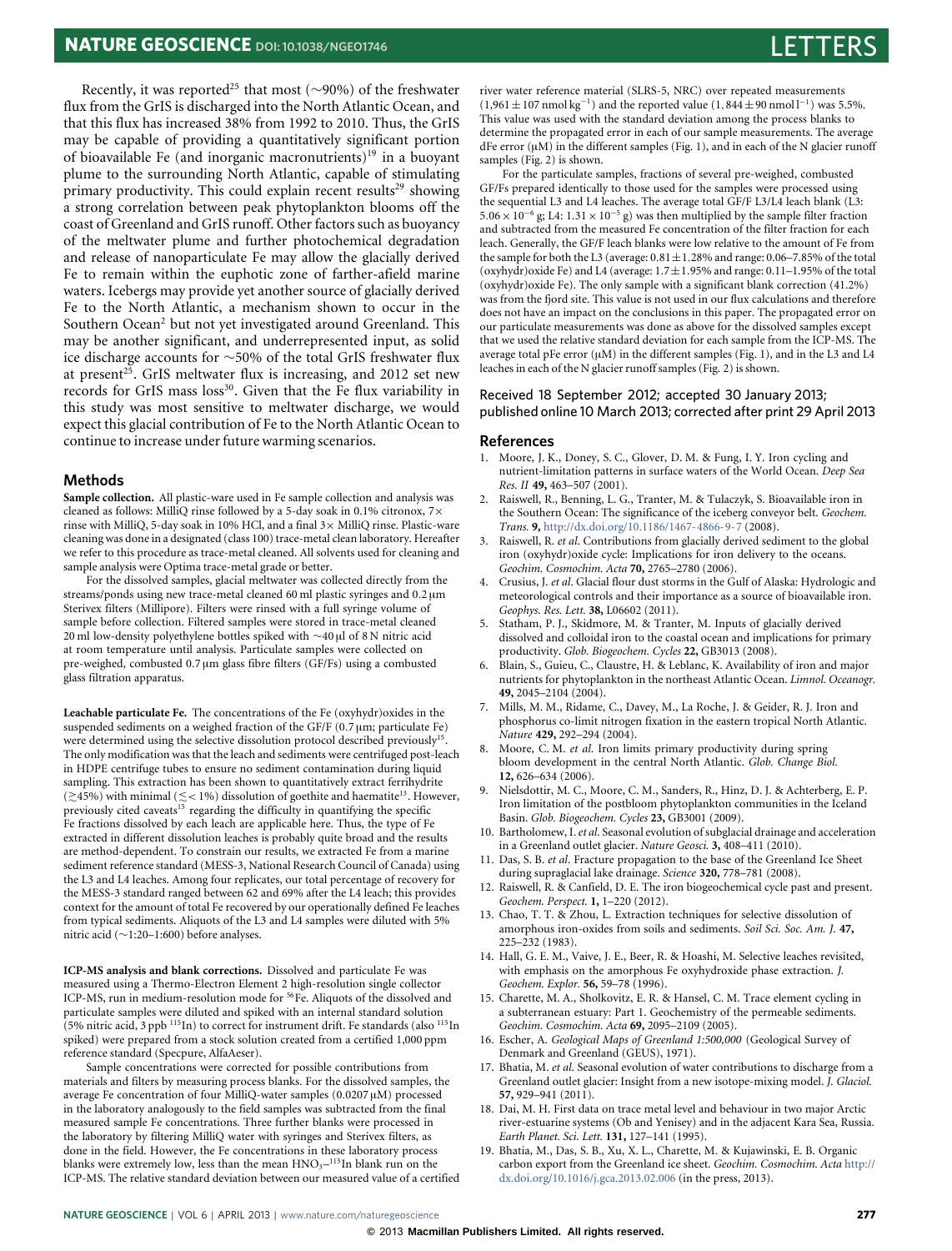# LETTERS **NATURE GEOSCIENCE DOI: [10.1038/NGEO1746](http://www.nature.com/doifinder/10.1038/ngeo1746)**

- <span id="page-4-0"></span>20. Achterberg, E. P., Holland, T. W., Bowie, A. R., Mantoura, R. F. C. & Worsfold, P. J. Determination of iron in seawater. *Anal. Chim. Acta* **442,** 1–14 (2001).
- <span id="page-4-1"></span>21. Rue, E. L. & Bruland, K. W. The role of organic complexation on ambient iron chemistry in the equatorial Pacific Ocean and the response of a mesoscale iron addition experiment. *Limnol. Oceanogr.* **42,** 901–910 (1997).
- <span id="page-4-2"></span>22. Boyle, E. A., Edmond, J. M. & Sholkovitz, E. R. The mechanism of iron removal in estuaries. *Geochim. Cosmochim. Acta* **41,** 1313–1324 (1977).
- <span id="page-4-3"></span>23. Wen, L-S., Santschi, P., Gill, G. & Paternostro, C. Estuarine trace metal distributions in Galveston Bay: Importance of colloidal forms in the speciation of the dissolved phase. *Mar. Chem.* **63,** 185–212 (1999).
- <span id="page-4-4"></span>24. Sarmiento, J. & Gruber, N. *Ocean Biogeochemical Dynamics* (Princeton Univ. Press, 2006).
- <span id="page-4-5"></span>25. Bamber, J., van den Broeke, M., Ettema, J., Lenaerts, J. & Rignot, E. Recent large increases in freshwater fluxes from Greenland into the North Atlantic. *Geophys. Res. Lett.* **39,** L19501 (2012).
- <span id="page-4-6"></span>26. Boyd, P. W., Mackie, D. S. & Hunter, K. A. Aerosol iron deposition to the surface ocean—Modes of iron supply and biological responses. *Mar. Chem.* **120,** 128–143 (2010).
- <span id="page-4-7"></span>27. Fan, S. M., Moxim, W. J. & Levy, H. Aeolian input of bioavailable iron to the ocean. *Geophys. Res. Lett.* **33,** LO7602 (2006).
- <span id="page-4-8"></span>28. Jickells, T. D. *et al*. Global iron connections between desert dust, ocean biogeochemistry, and climate. *Science* **308,** 67–71 (2005).
- <span id="page-4-9"></span>29. Frajka-Williams, E. & Rhines, P. B. Physical controls and interannual variability of the Labrador Sea spring phytoplankton bloom in distinct regions. *Deep-Sea Res. I* **57,** 541–552 (2010).

<span id="page-4-10"></span>30. Tedesco, M. *et al*. Evidence and analysis of 2012 Greenland records from spaceborne observations, a regional climate model and reanalysis data. *Cryos. Discuss.* **6,** 4939–4976 (2012).

# **Acknowledgements**

This research was supported by: the WHOI Clark Arctic Research Initiative (E.B.K., S.B.D., M.A.C.), the National Science Foundation (M.A.C.), the WHOI Ocean and Climate Change Institute (M.P.B.), and an AGU Horton Hydrology Grant (M.P.B.). We are grateful to R. Allen for preliminary Fe analyses, to M. Gonneea and S. Birdwhistell for assistance with the ICP-MS analyses, to P. Lam, D. Ohnemus and B. Gready for helpful conversations, and to B. Gready, M. Evans and A. Criscitiello for their valuable assistance in the field.

# **Author contributions**

M.P.B., E.B.K., S.B.D. and M.A.C. designed the research. M.P.B., E.B.K., P.B.H. and M.A.C. collected the samples. M.P.B. and C.F.B. analysed the samples. M.P.B. and M.A.C. analysed the data. M.P.B., E.B.K., S.B.D. and M.A.C. wrote the paper.

# **Additional information**

Supplementary information is available in the [online version of the paper.](http://www.nature.com/doifinder/10.1038/ngeo1746) Reprints and permissions information is available online at[www.nature.com/reprints.](http://www.nature.com/reprints) Correspondence and requests for materials should be addressed to M.P.B. or M.A.C.

### **Competing financial interests**

The authors declare no competing financial interests.